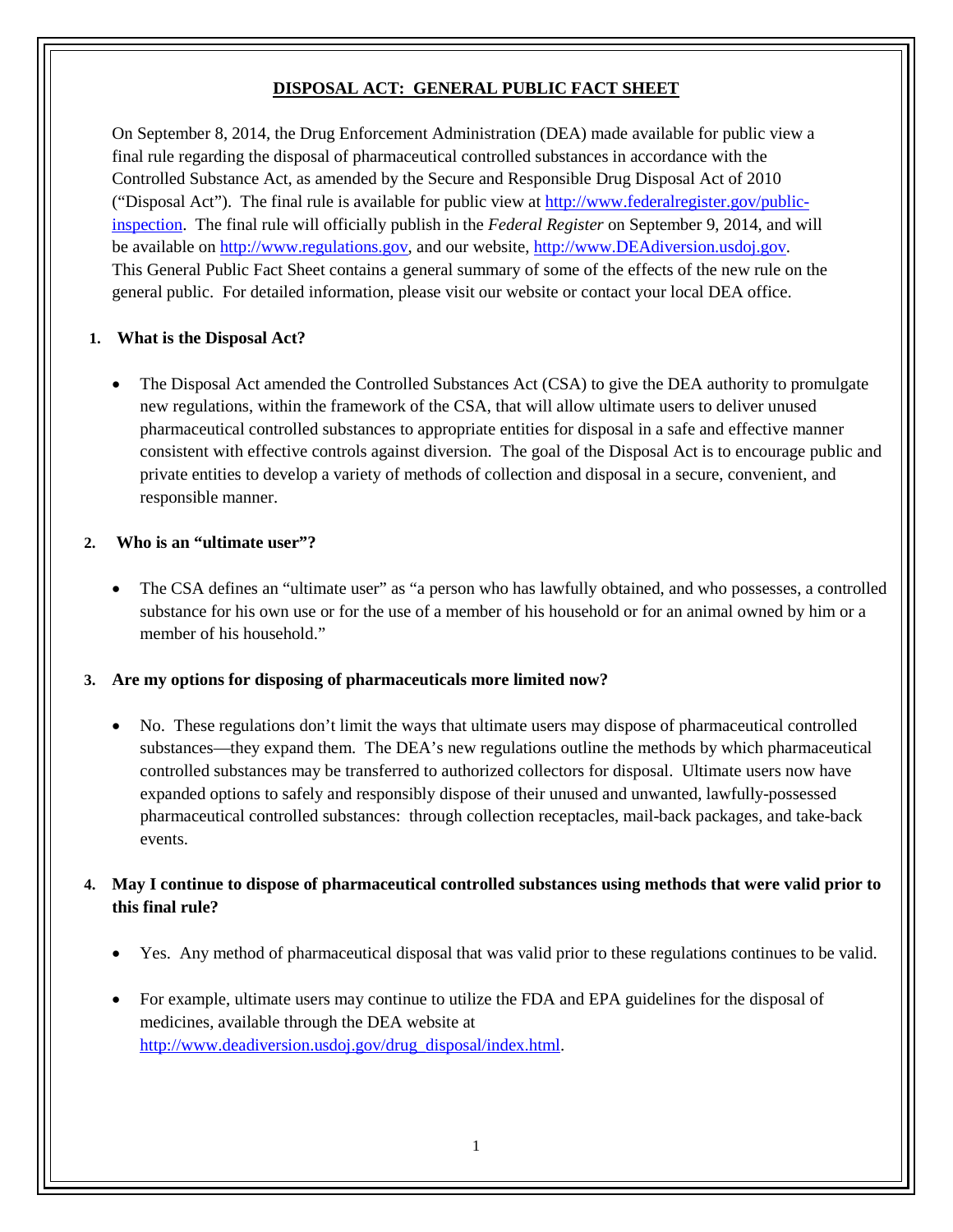#### **5. Will there still be take-back events every six months?**

- Law enforcement may continue to conduct take-back events at any time. Any person or community group, registrant or non-registrant, may partner with law enforcement to conduct take-back events. The DEA encourages communities to partner with law enforcement to continue to conduct take-back events.
- The next DEA-sponsored nationwide take back event will be on September 27, 2014. The DEA will not continue to sponsor nationwide take-back events in order to prevent competing with local take-back efforts conducted in accordance with the new regulations.

### **6. Can I dispose of a friend or family member's pharmaceutical controlled substances for them?**

- You may dispose of a member of your household's unused or unwanted pharmaceutical controlled substances. But, if they are *not* a member of your household, you may not dispose of their pharmaceutical controlled substances on their behalf. Only ultimate users may dispose of pharmaceutical controlled substances. An ultimate user, which includes a household member of the person or pet who was prescribed the medication, may transfer pharmaceutical controlled substances to authorized collectors or law enforcement via a collection receptacle, mail-back package, or take-back event.
- Exceptions:
	- If someone dies while in lawful possession of pharmaceutical controlled substances, any person lawfully entitled to dispose of the decedent's property may dispose of the pharmaceutical controlled substances; and
	- A long-term-care facility may dispose of a current or former resident's pharmaceutical controlled substances.
- **7. My mother has pharmaceutical controlled substances delivered to her home. She passed away, and I would like to dispose of her unused pharmaceutical controlled substances. I did not live with her. Can I dispose of them?**
	- Yes, so long as you are lawfully entitled to dispose of her property, you may dispose of her unused pharmaceutical controlled substances.

## **8. How can I find a collection receptacle location near me?**

• Members of the public may call the DEA's Registration Call Center at 1-800-882-9539 to find a collection receptacle location near them.

# **9. I live in a rural location. There are no collection receptacles, mail-back programs, or take-back events in the vicinity. How can I safely and securely dispose of my unwanted pharmaceutical controlled substances?**

• There are no restrictions on using a mail-back package obtained from another state. You may dispose of your unwanted pharmaceutical controlled substances in a mail-back package that you received from another state, even if the mail-back package is delivered to a location outside of your state.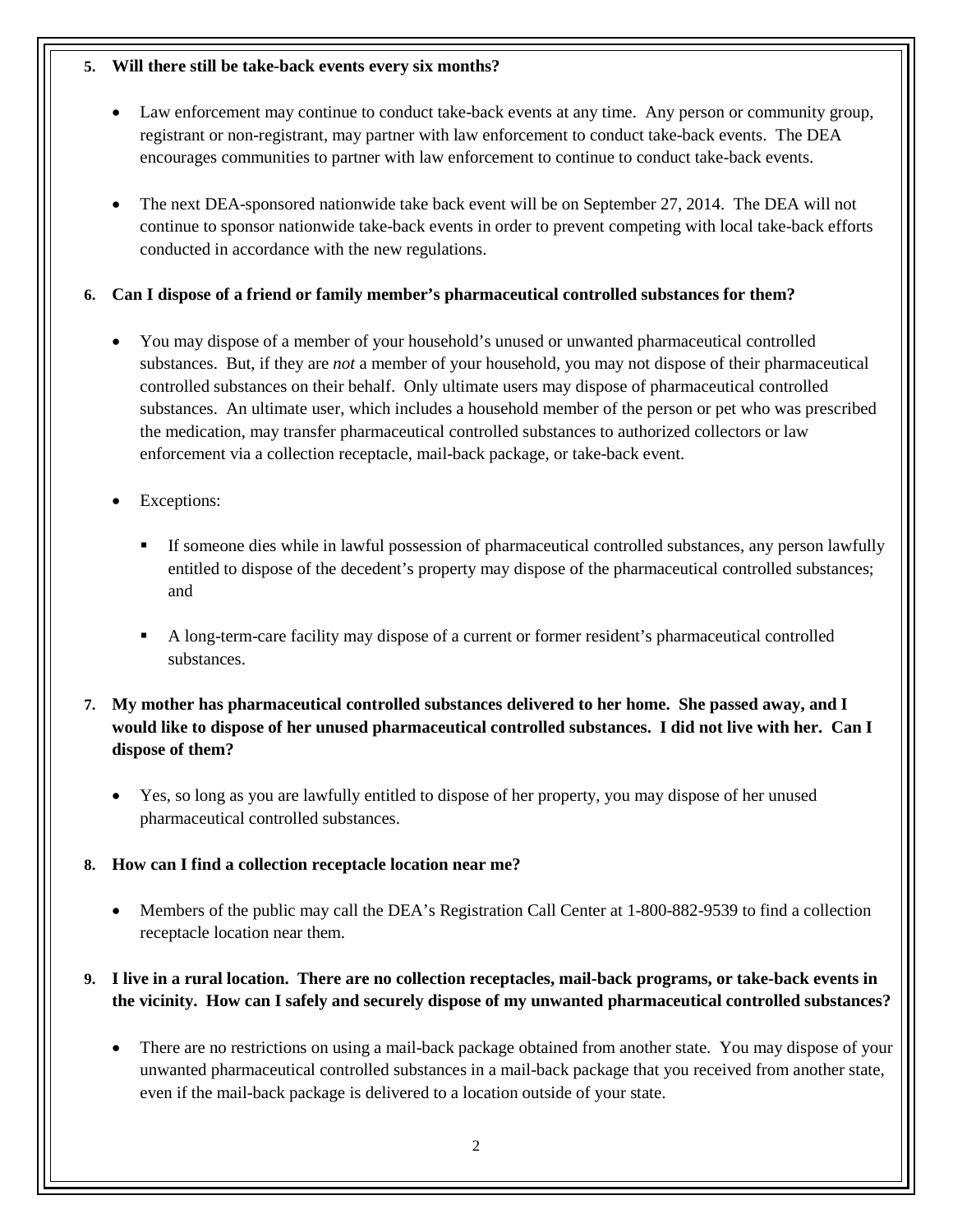• Additionally, these regulations expand—not limit—the options that ultimate users have to dispose of unwanted pharmaceutical controlled substances. You may continue to dispose of your unwanted pharmaceutical controlled substances using the lawful methods you used prior to the effective date of the new regulations, as long as those methods are consistent with Federal, State, tribal, or local laws and regulations, including surrendering pharmaceutical controlled substances to law enforcement.

### **10. Can I dispose of illicit drugs through a collection receptacle, mail-back package, or take-back event? How can I safely and securely dispose of my unwanted marijuana?**

- No. Persons may not dispose of illicit drugs (*e.g.*, schedule I controlled substances such as marijuana, heroin, LSD) through any of the three disposal methods.
- Persons may not dispose of any controlled substances that they do not legally possess. This includes schedules II-V controlled substances that are illegally obtained and possessed.

## **11. I don't have a mail-back package, but I remember the address from the last mail-back package I used. Can I mail pharmaceutical controlled substances to that address without an official mail-back package?**

- No. Persons must use the mail-back package that was provided by an authorized collector or one of their partners. The mail-back package must meet certain specifications, to include having a unique identification number. If an authorized collector receives a sealed mail-back package that they did not provide, the collector must reject it, or if they inadvertently accept it, they must notify the DEA.
- If persons would like to use a mail-back package and don't possess one, they may contact an authorized collector to obtain one.

# **12. Can I dispose of my insulin syringes through one of the disposal methods? What about my child's asthma inhaler?**

- No. Persons may not dispose of any dangerous, hazardous, or non-compliant items in a collection receptacle or a mail-back package. This includes medical sharps and needles (*e.g.*, insulin syringes), and compressed cylinders or aerosols (*e.g.*, asthma inhalers).
- Other non-compliant items that may not be placed into a collection receptacle or mail-back package include iodine-containing medications and mercury-containing thermometers.
- Accepting these materials places the collector at risk, and might cause a dangerous situation. You should continue to use any valid methods you currently utilize to dispose of those medications and medical implements.
- Carefully review the authorized collector's instructions for what is and is not acceptable to place into the collection receptacle or mail-back package. If you have any questions, you should ask an employee of the authorized collector.